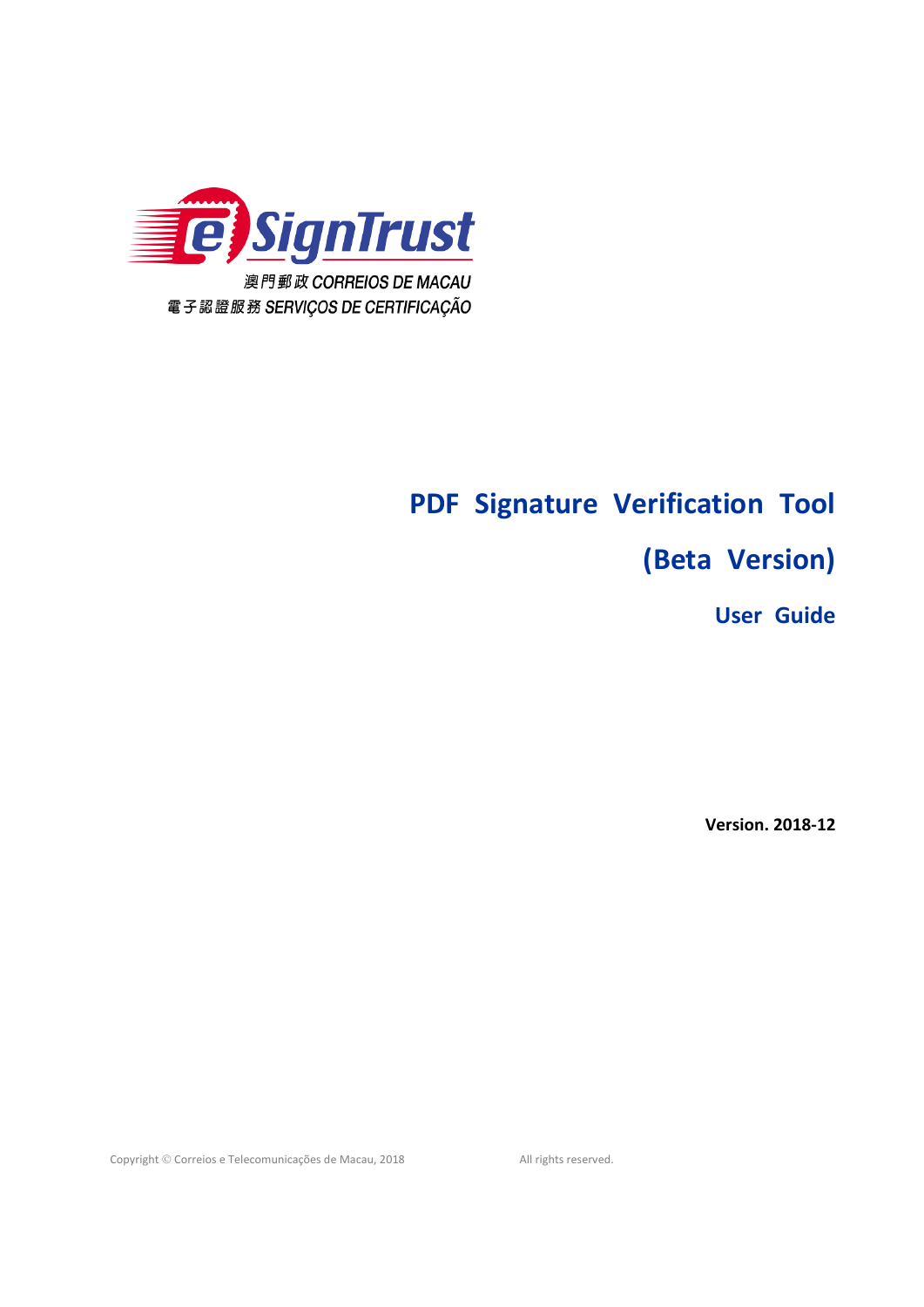

# **Content**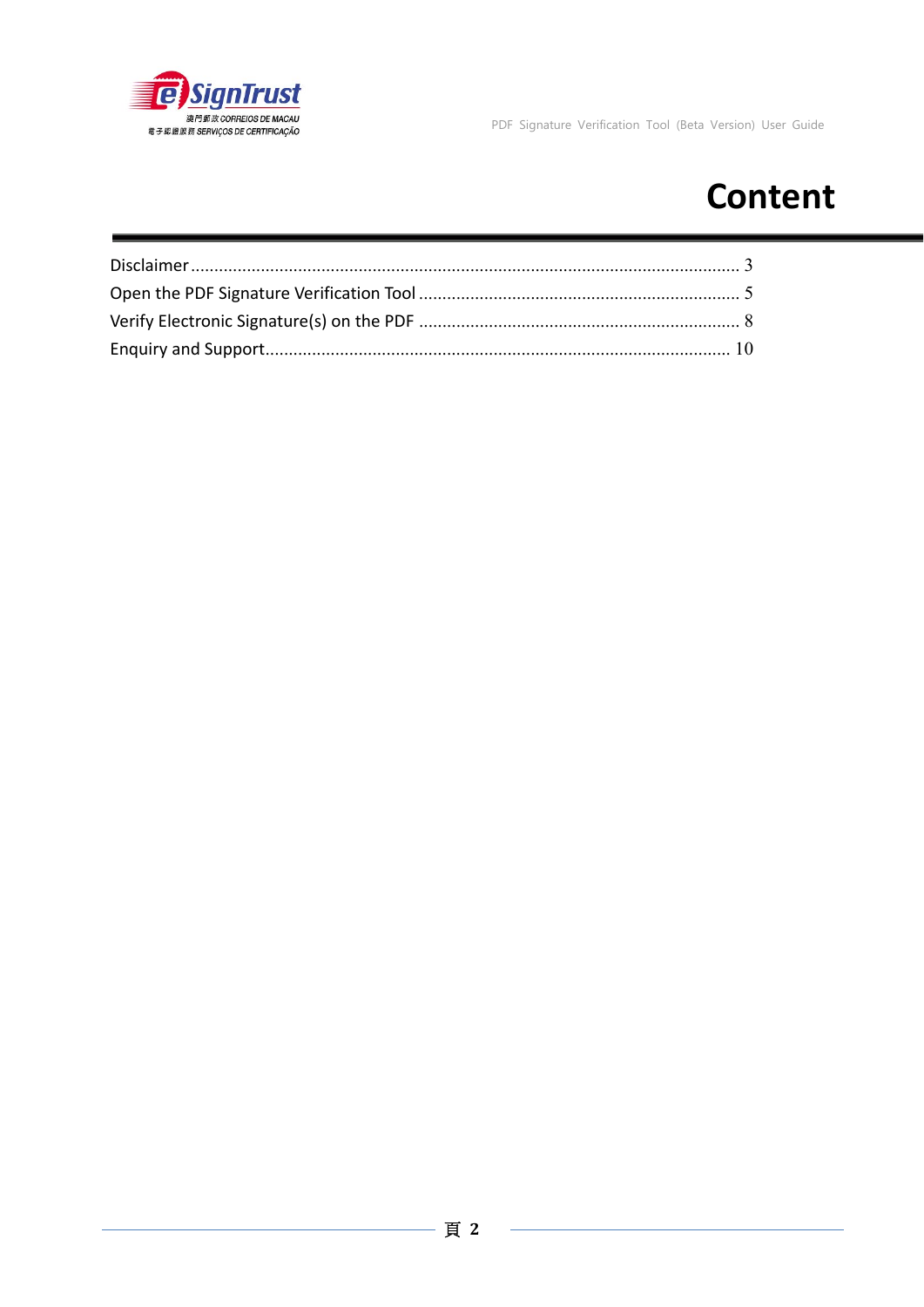

## **Disclaimer**

Before using the Macao Post and Telecommunications Bureau (CTT) "eSignTrust PDF Signature Verification Tool", please read the terms and conditions of these Terms of Use (hereinafter "Agreement"). By installing and using eSignTrust PDF Signature Verification Tool, you agree to be bound by the terms and conditions of this Agreement.

### **1. SUBJECT**

- 1.1 eSignTrust PDF Signature Verification Tool ("Tool") is developed by CTT. The sole purpose of this "Tool" is to assist the user in checking whether the electronic signature in the PDF file is signed by a valid eSignTrust certificate.
- 1.2 CTT provides this "Tool" to users free of charge in accordance with the purpose of item 1.1.

#### **2. OWNERSHIP**

This "Tool" is developed by CTT with the use of third‐party open source software. Except for third‐party software, all contents contained in this "Tool" are owned by CTT and are protected by the relevant laws of the Macao SAR and international intellectual property rights. Without the written consent and authorization from CTT, it is prohibited for any modification of the contents of this "Tool", or copy or republication of this "Tool" in any form for commercial purpose.

#### **3. DISCLAIMER**

- 3.1 User is solely responsible for any risks of downloading or otherwise obtaining the content and materials using this "Tool".
- 3.2 This "Tool" is a Beta version and user is solely responsible for any risks associated with the use of this "Tool". This "Tool" is provided "as is" and without warranty of any kind. To the fullest extent permitted by applicable law, CTT hereby disclaims all warranties and conditions of any kind, express or implied, including but not limited to warranties of merchantability, fitness for a particular purpose and non-infringement.
- 3.3 This "Tool" is provided to User in accordance with Section 1.1 of the Subject. User must independently determine the validity and applicability of the electronic document with the electronic signature. CTT is not responsible for the act of signing by the signatory on electronic document and the contents of the document.
- 3.4 CTT expressly refuses to assume any type of warranty obligation, whether express or implied, including but not limited to any loss, damages, fees or other expenses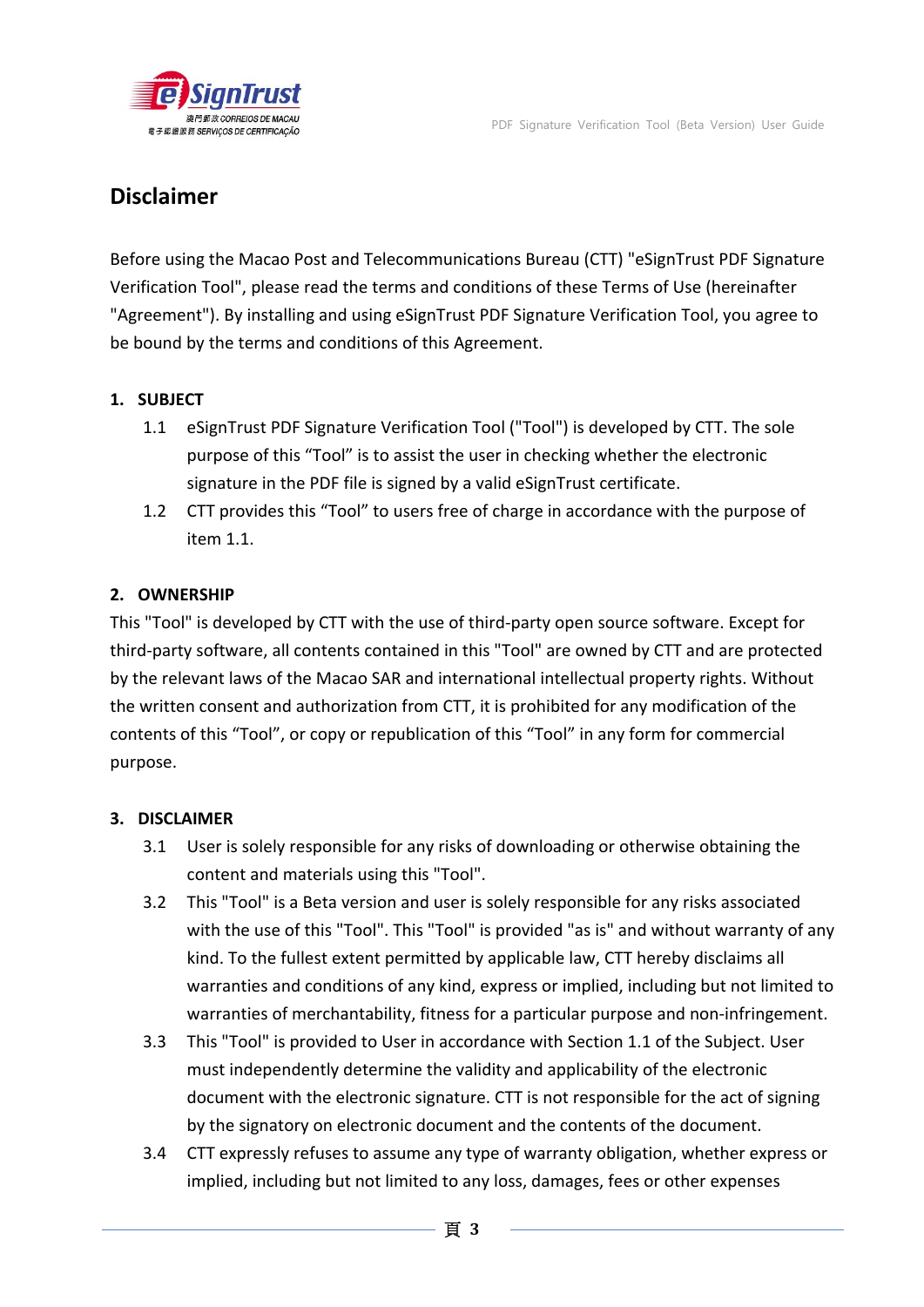

incurred or related to the use of this "Tool". CTT will not take any responsibility and make any compensation. CTT may add, delete, modify, suspend or even terminate the contents of this "Tool" and its use at any time without prior notice.

### **4. VALIDITY**

If any provision of this Agreement is declared invalid or unenforceable, in whole or in part, that provision will not affect the remainder of this Agreement, which is deemed amended to the extent necessary to make this Agreement valid, enforceable, and, to the maximum extent possible, consistent with the applicable law and with the original intentions of the parties; the remaining provisions will remain in full force and effect.

#### **5. GOVERNING LAW AND JURISDICTION**

- 5.1 The law applicable to this Agreement is the one of Macao Special Administrative Region (Macao SAR).
- 5.2 For any disagreement regarding the interpretation, validity or execution of this Agreement shall be subject to the jurisdiction of the court of the Macao SAR and expressly waive the jurisdiction of other laws.

#### **6. LANGUAGE**

In case of any inconsistency or discrepancy among the versions of this Agreement in Chinese or English languages, it prevails the Chinese language.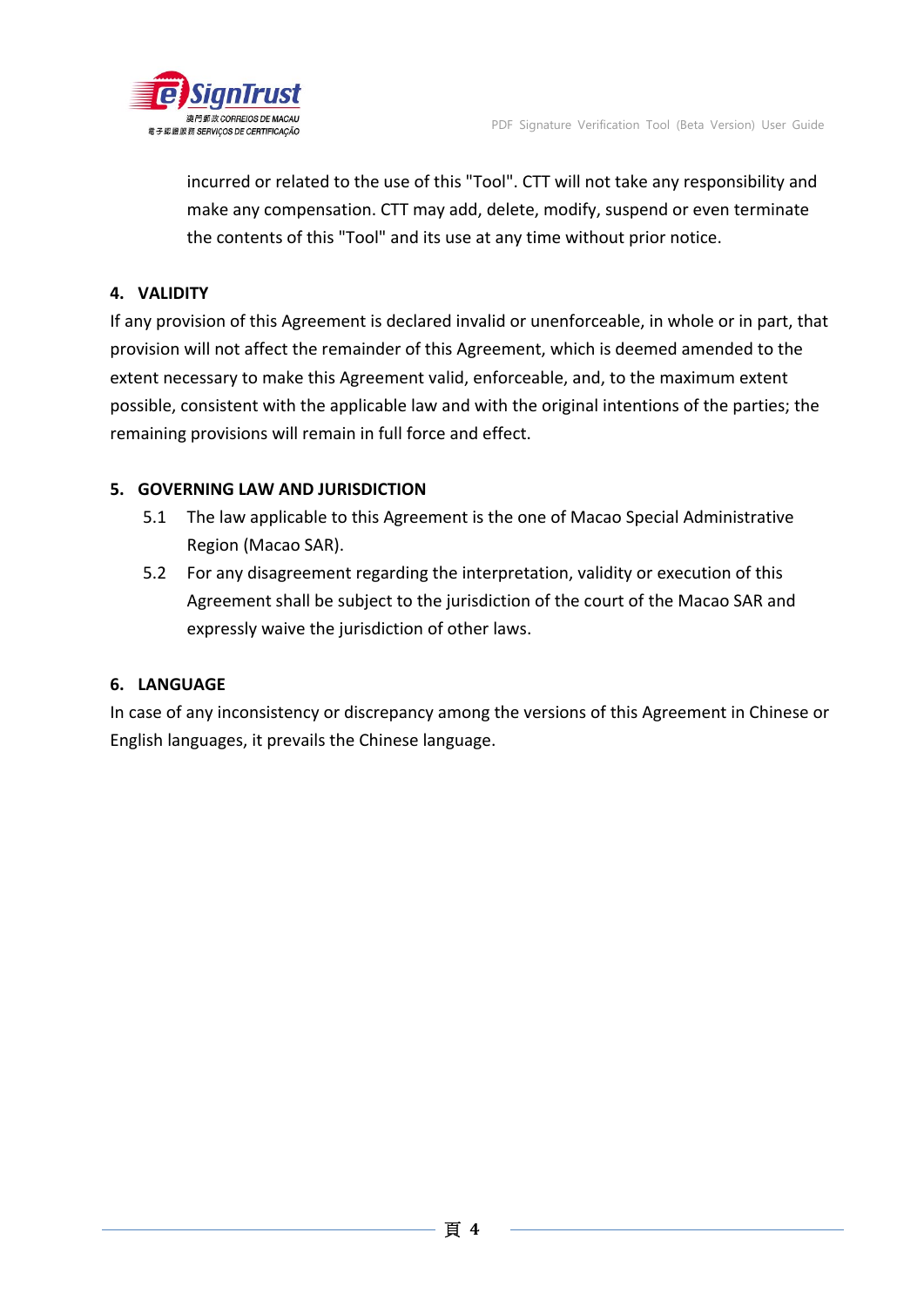

# **Open the PDF Signature Verification Tool**

1. Go to the eSignTrust Website www.esigntrust.com, and choose from the home page "Application Download".

| About eSignTrust  <br><b>Contact Us</b>                                         | 繁體   PORT   ENG                                     | $Q \mid$<br>Search                   |  |
|---------------------------------------------------------------------------------|-----------------------------------------------------|--------------------------------------|--|
| <b>e</b> SignTrust<br>演門郵政 CORREIOS DE MACAU<br>電子認識服務 SERVIÇOS DE CERTIFICAÇÃO |                                                     |                                      |  |
| <b>OO</b> Electronic<br><b>OO</b> Services<br><b>Certificates</b>               | <b>OOO</b> Repository<br>●●○Support and<br>Download | <b>O</b> o Online<br><b>Services</b> |  |
| <b>COCOCO</b><br>LJLJLQ<br><b>Product Comparison</b>                            |                                                     |                                      |  |
| 昆<br>Eo<br><b>Online Appointment</b><br><b>Application Forms</b>                |                                                     |                                      |  |
| $\bullet\bullet$<br><b>Search Certificate</b><br><b>Application Download</b>    |                                                     |                                      |  |
| eSignCloud Service                                                              | <b>News</b>                                         |                                      |  |

2. Under the title "Application Download", choose to download the "PDF Signature Verification Tool".

|                                                                                                                                                                   | 繁體   PORT   ENG                         | Search                               | Q |
|-------------------------------------------------------------------------------------------------------------------------------------------------------------------|-----------------------------------------|--------------------------------------|---|
| <b>SignTrust</b><br>波門郵政 CORREIOS DE MACAU<br>電子認識服務 SERVIÇOS DE CERTIFICAÇÃO                                                                                     |                                         |                                      |   |
| <b>OOO</b> Repository<br><b>OO</b> Electronic<br><b>OO</b> Services<br><b>Certificates</b>                                                                        | <b>Solupport</b> and<br><b>Download</b> | <b>seo Online</b><br><b>Services</b> |   |
| Support and Download > Download ><br>Home Page ><br>>>> Support and Download                                                                                      |                                         |                                      |   |
| User Guide<br><b>Download</b>                                                                                                                                     |                                         |                                      |   |
| <b>Application Forms</b>                                                                                                                                          |                                         |                                      |   |
| <b>Application Download</b><br>Download                                                                                                                           |                                         |                                      |   |
| Qualified Electronic Signature Pack (v1.20)<br>Program including Smart Card Reader Driver, Smart Card Driver, Java JRE and<br>eSignTrust Root and CA Certificates |                                         | 32 bit / 64 bit                      |   |
| eSignTrust SafeBox Encryption/Decryption Tool (Windows XP Beta Version)                                                                                           |                                         | Download                             |   |
| eSignTrust eCrypto Encryption/Decryption Tool (Support Windows 7/8/10)                                                                                            |                                         | Download                             |   |
|                                                                                                                                                                   |                                         |                                      |   |
| PDF Signature Verification Tool (Beta Version)                                                                                                                    |                                         | Download                             |   |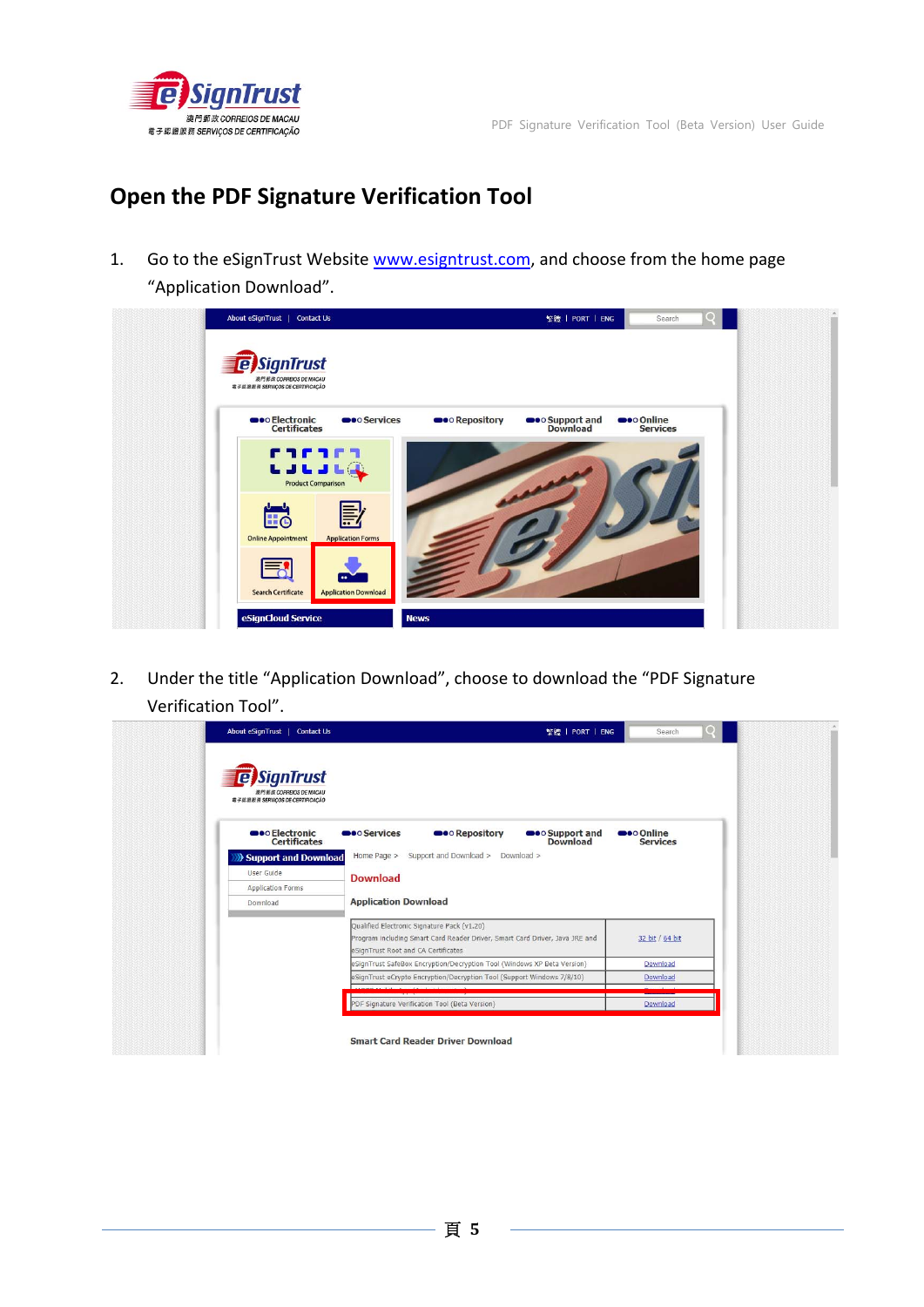

#### 3. Agree the Disclaimer, then press "Execute".

#### **DISCLAIMER**

4. The system will require to download a file named "esign-signature-verification.jnlp", please save and open the file to run the program.

*\*Remark: This verification tool is a Java Web Start program, therefore it is required to have Java pre‐installed on your system. If you have not yet installed the Java program, please proceed to www.java.com to download and install the Java JRE (32bit version) program.* 

5. During the execution of the Java program, if you are prompted for confirmation of running the mentioned Java program, select "Run" to proceed.

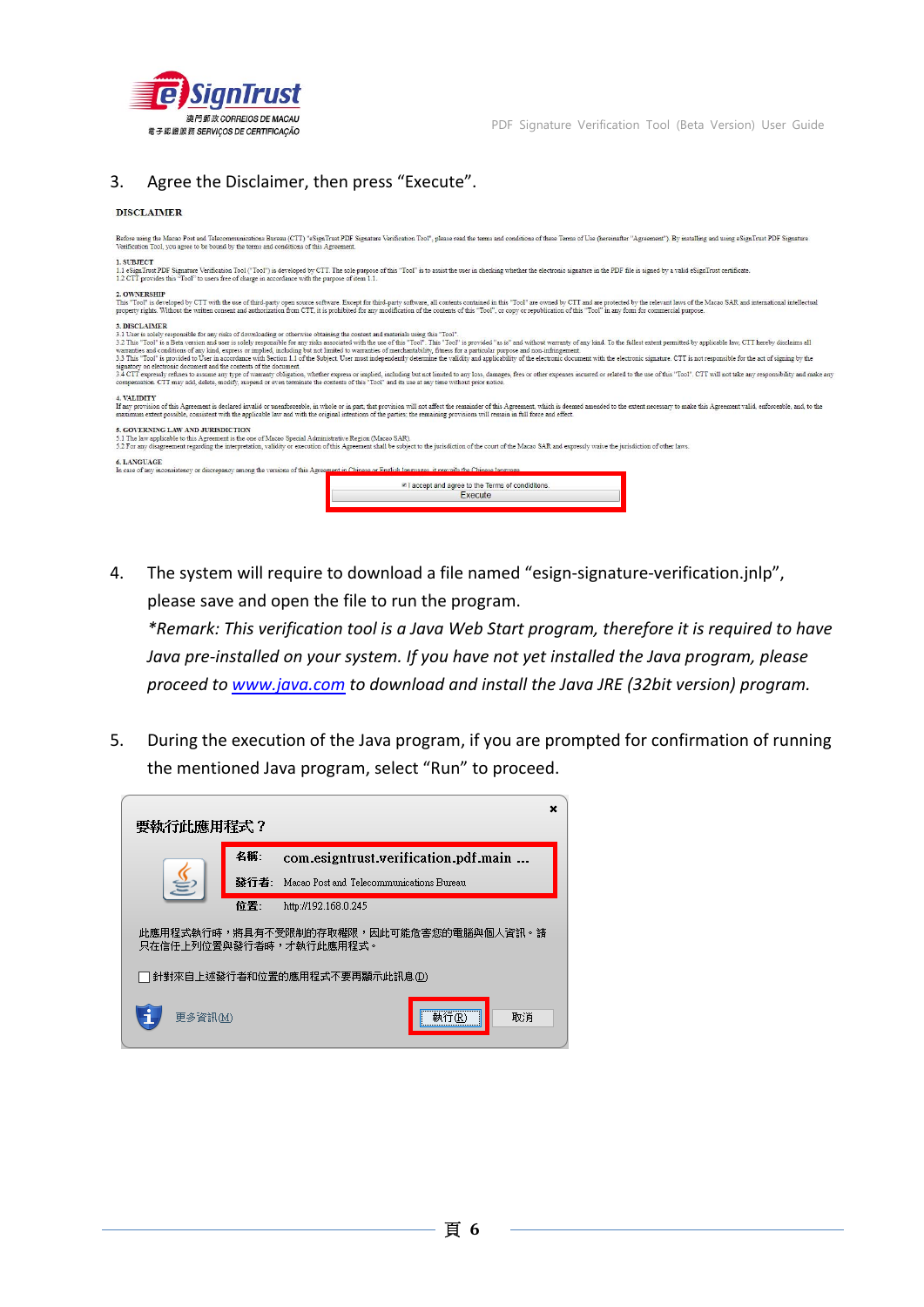

### 6. The PDF Signature Verification Tool is opened successfully.

| PDF Signature Verification Tool                              | $\overline{\phantom{0}}$                              | □                      | $\times$ |
|--------------------------------------------------------------|-------------------------------------------------------|------------------------|----------|
| Choose PDF File<br>Choose File:                              |                                                       |                        |          |
| Verification                                                 |                                                       |                        |          |
| -Result-                                                     |                                                       |                        |          |
| Summary:                                                     |                                                       |                        |          |
| Developed by CTT eSignTrust Certification Services v1.0-Beta | <b>E</b> SignTrust<br>電子認證服務 SERVIÇOS DE CERTIFICAÇÃO | 演門都政 CORREIOS DE MACAU |          |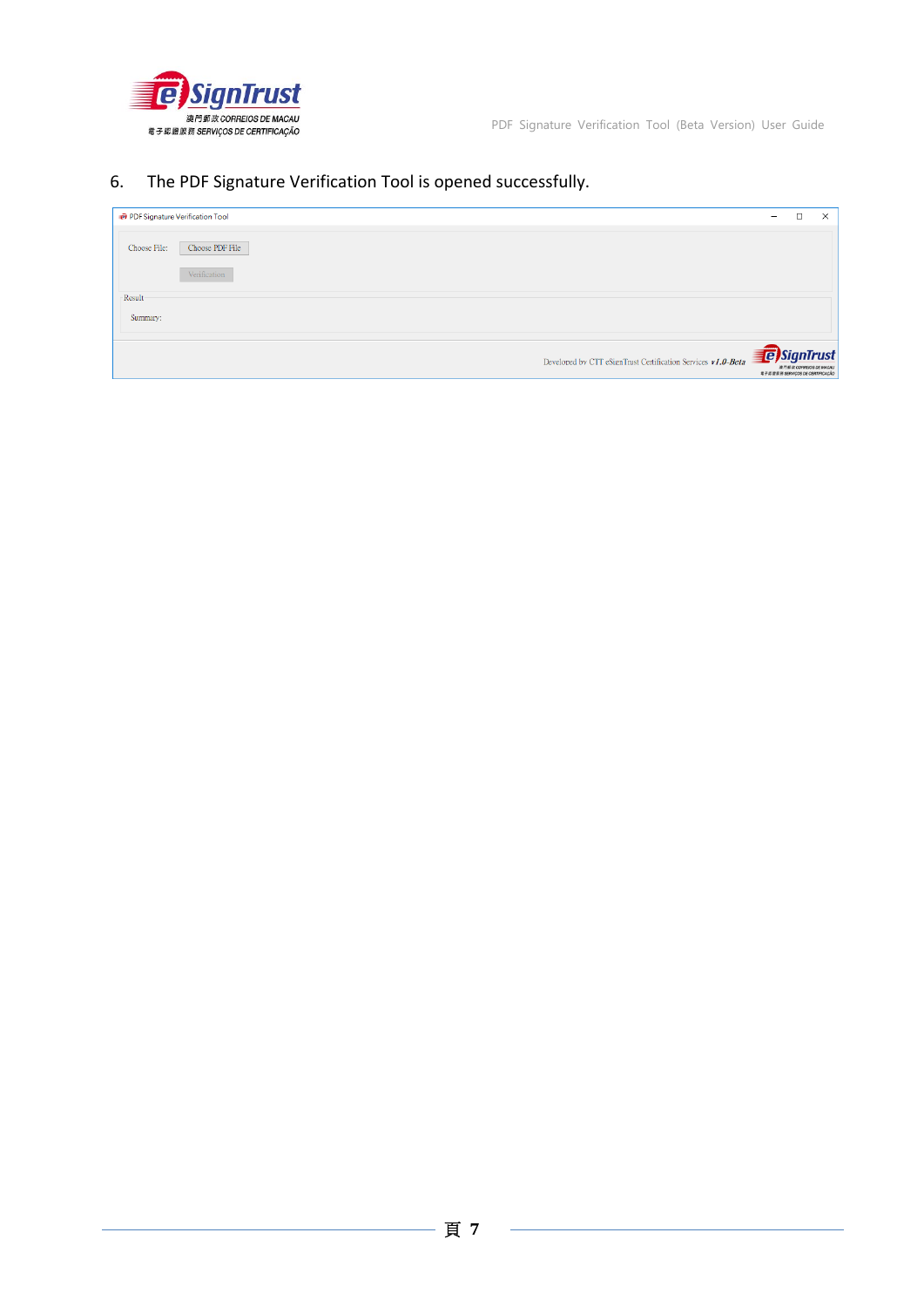

# **Verify Electronic Signature(s) on the PDF**

1. Select "Choose PDF File" to open the PDF file that has the Electronic Signature(s) to be verified.

| PDF Signature Verification Tool                              | $\overline{\phantom{a}}$ | $\Box$                                                    | $\times$ |
|--------------------------------------------------------------|--------------------------|-----------------------------------------------------------|----------|
| Choose PDF File<br>Choose File:<br>Verification              |                          |                                                           |          |
| -Result                                                      |                          |                                                           |          |
| Summary:                                                     |                          |                                                           |          |
| Developed by CTT eSignTrust Certification Services v1.0-Beta | <b>B</b> SignTrust       | 演門都政 CORREIOS DE MACAU<br>電子認證服務 SERVIÇOS DE CERTIFICAÇÃO |          |

### 2. Then select "Verification" to verify.

| PDF Signature Verification Tool |                                                                 | -                                                     | $\Box$                 | $\times$ |
|---------------------------------|-----------------------------------------------------------------|-------------------------------------------------------|------------------------|----------|
| Choose File:                    | Choose PDF File                                                 |                                                       |                        |          |
|                                 | C:\Users\CS\Desktop\Test PDFs\Temp\003_multifield_tamsigned.pdf |                                                       |                        |          |
|                                 | Verification                                                    |                                                       |                        |          |
| Result                          |                                                                 |                                                       |                        |          |
| Summary:                        |                                                                 |                                                       |                        |          |
|                                 |                                                                 |                                                       |                        |          |
|                                 | Developed by CTT eSignTrust Certification Services v1.0-Beta    | <b>E</b> SignTrust<br>電子認證服務 SERVIÇOS DE CERTIFICAÇÃO | 澳門郵政 CORREIOS DE MACAU |          |

3. The verification results will be shown at the "Result" ‐> "Summary" panel. User can select

the  $\begin{array}{|c|c|c|}\n\hline\n\end{array}$  button to view the detailed verification results (such as Name of the Signer,

Signature Date, Verification Method, Signature Status etc.)

|                    | → PDF Signature Verification Tool                               |                                                                               | $\times$ |
|--------------------|-----------------------------------------------------------------|-------------------------------------------------------------------------------|----------|
| Choose File:       | Choose PDF File                                                 |                                                                               |          |
|                    | C:\Users\CS\Desktop\Test PDFs\Temp\003 multifield tamsigned.pdf |                                                                               |          |
|                    | Verification                                                    |                                                                               |          |
| Result<br>Summary: | $\alpha$                                                        |                                                                               |          |
| Detail:            |                                                                 |                                                                               |          |
|                    | Developed by CTT eSignTrust Certification Services v1.0-Beta    | <b>E</b> SignTrust<br>EL CORREIOS DE MACAU<br>電子認證服務 SERVICOS DE CERTIFICAÇÃO |          |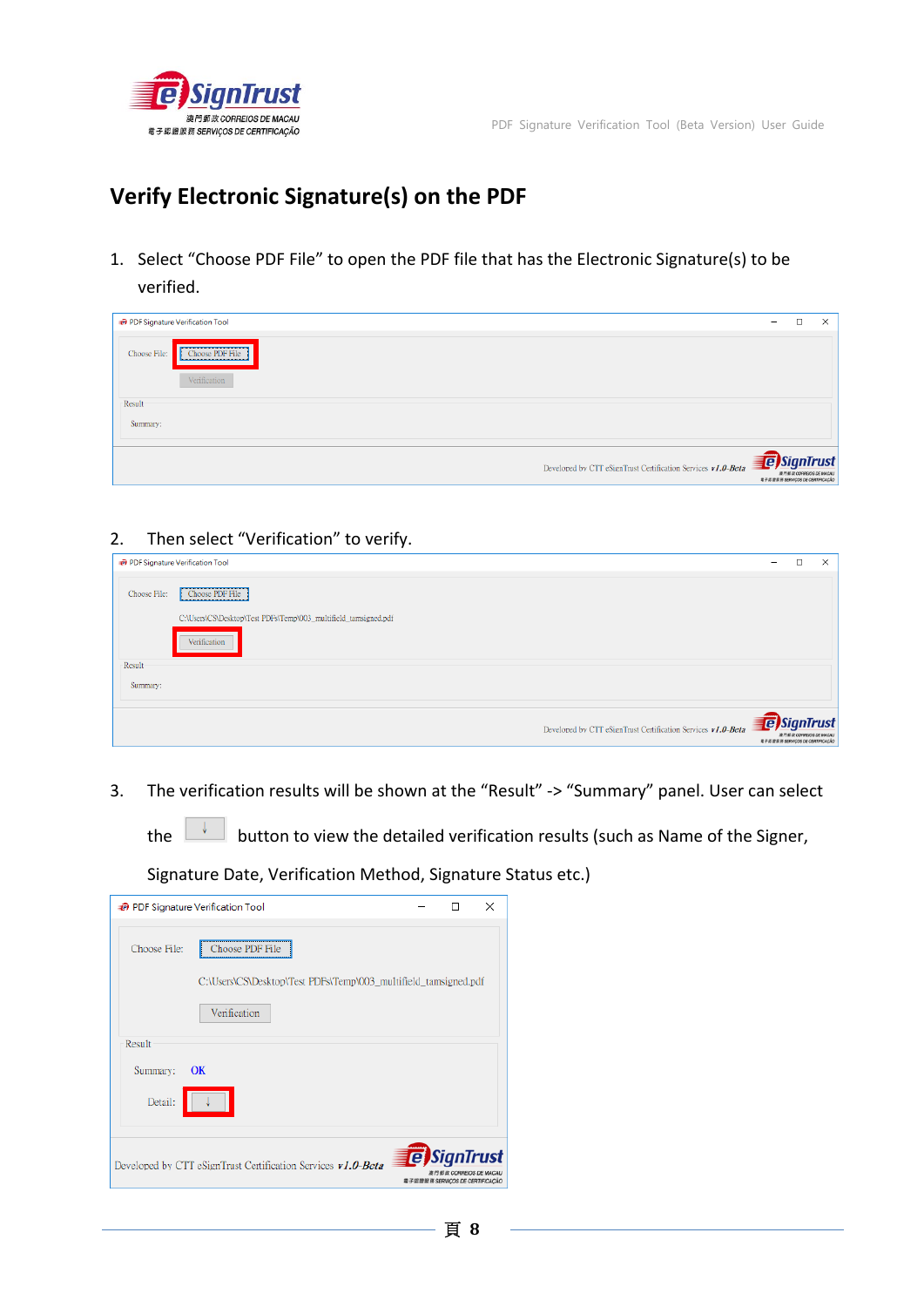

PDF Signature Verification Tool (Beta Version) User Guide

### Verification Results – Example1 (Signature Valid)

| PDF Signature Verification Tool    |                                 |                                                                 |                                      |                                    |                                                              |        | $\overline{\phantom{0}}$ | $\Box$                 | $\times$ |
|------------------------------------|---------------------------------|-----------------------------------------------------------------|--------------------------------------|------------------------------------|--------------------------------------------------------------|--------|--------------------------|------------------------|----------|
| Choose File:                       | Choose PDF File<br>Verification | C:\Users\CS\Desktop\Test PDFs\Temp\003_multifield_tamsigned.pdf |                                      |                                    |                                                              |        |                          |                        |          |
| Result                             |                                 |                                                                 |                                      |                                    |                                                              |        |                          |                        |          |
| Summary: OK                        |                                 |                                                                 |                                      |                                    |                                                              |        |                          |                        |          |
| Detail:<br><b>A</b>                |                                 |                                                                 |                                      |                                    |                                                              |        |                          |                        |          |
| Signature Field Name<br>Signature1 |                                 | Subject CN<br>[Weng Sam Luzia KUAN]                             | Signature Signing Time<br>2017-04-20 | Verification Method<br><b>OCSP</b> | Result<br> OK                                                | Remark |                          |                        |          |
|                                    |                                 |                                                                 |                                      |                                    |                                                              |        |                          |                        |          |
|                                    |                                 |                                                                 |                                      |                                    |                                                              |        |                          |                        |          |
|                                    |                                 |                                                                 |                                      |                                    |                                                              |        |                          |                        |          |
|                                    |                                 |                                                                 |                                      |                                    |                                                              |        |                          |                        |          |
|                                    |                                 |                                                                 |                                      |                                    |                                                              |        |                          |                        |          |
|                                    |                                 |                                                                 |                                      |                                    |                                                              |        |                          |                        |          |
|                                    |                                 |                                                                 |                                      |                                    | Developed by CTT eSignTrust Certification Services v1.0-Beta |        | <b>E</b> SignTrust       | 渡門都政 CORREIOS DE MACAL |          |

Verification Results – Example 2 (One of the 2 signatures is valid, another is invalid as the Electronic Certificate used to create the signature was already revoked)

| PDF Signature Verification Tool |                                                   |                          |                            |                                                              | $\Box$<br>$\times$                           |
|---------------------------------|---------------------------------------------------|--------------------------|----------------------------|--------------------------------------------------------------|----------------------------------------------|
| Choose PDF File<br>Choose File: |                                                   |                          |                            |                                                              |                                              |
|                                 | C:\Users\CS\Desktop\Test PDFs\Temp\test2_sign.pdf |                          |                            |                                                              |                                              |
| Verification                    |                                                   |                          |                            |                                                              |                                              |
| <b>Result</b>                   |                                                   |                          |                            |                                                              |                                              |
| Summary: OCSP Status is revoked |                                                   |                          |                            |                                                              |                                              |
| Detail:                         |                                                   |                          |                            |                                                              |                                              |
| Signature Field Name            | Subject CN                                        | Signature Signing Time   | Verification Method        | Result                                                       | Remark                                       |
| Signature2<br>Signature3        | [Calum Shaw MACDONALD]<br>[Chi Kai WONG]          | 2014-04-17<br>2018-12-07 | <b>OCSP</b><br><b>OCSP</b> | Invalid<br>OK                                                | <b>OCSP</b> Status is revoked                |
|                                 |                                                   |                          |                            |                                                              |                                              |
|                                 |                                                   |                          |                            |                                                              |                                              |
|                                 |                                                   |                          |                            |                                                              |                                              |
|                                 |                                                   |                          |                            |                                                              |                                              |
|                                 |                                                   |                          |                            |                                                              |                                              |
|                                 |                                                   |                          |                            |                                                              |                                              |
|                                 |                                                   |                          |                            |                                                              |                                              |
|                                 |                                                   |                          |                            |                                                              |                                              |
|                                 |                                                   |                          |                            |                                                              |                                              |
|                                 |                                                   |                          |                            | Developed by CTT eSignTrust Certification Services v1.0-Beta | <b>E</b> SignTrust<br>澳門郵政 CORREIOS DE MACAU |